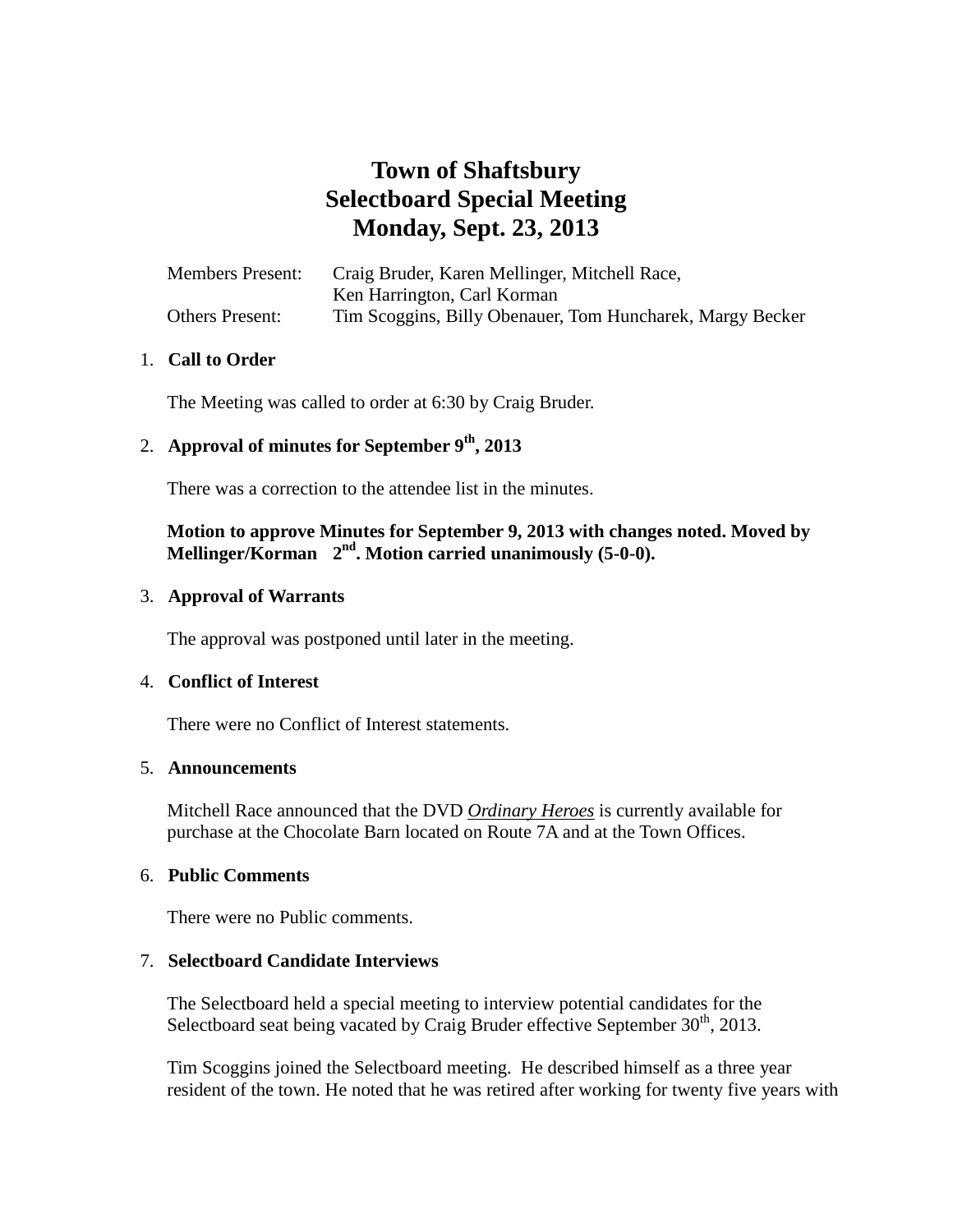#### Selectboard **Minutes 9/23/13** P a g e | 2

Applied Research Labs. Scoggins and his family moved to Shaftsbury. Scoggins has since been heavily involved with the Shaftsbury School System, handling safety precautions and working to ensure child safety when children are walking to school.

Tim Scoggins sits on the SVSU Technology committee, and he believes that the town could benefit from the increased use of Technology to promote the town. He also noted that he served on the Principal Search Committee and believes the school "is in good shape" with the current Principal selection. He is currently working with Karen Mellinger and Ken Harrington on the Town Garage Committee.

Tim Scoggins spoke about how he played a major role in lowering the speed limit on 7A. He has worked with Larry Johnson on various appeals for a stop light at the intersection of Buck Hill Road near the Shaftsbury School.

Karen Mellinger asked Tim Scoggins if his interest in being appointed to the vacancy took into account the fact that the Selectboard vacancy is to be filled for the short term and if his commitment included running for the Selectboard seat on December  $3<sup>rd</sup>$ . Tim Scoggins acknowledged that he has considered running.

Mitchell Race asked Tim Scoggins if there was anything in town that he felt needed to be changed or looked at. Tim Scoggins cited no agenda in particular and noted that he "just wanted to help."

Ken Harrington asked Tim Scoggins how he would like to see the town grow if he were nominated. Tim Scoggins cited that he would like to see the Town take advantage of technology more.

Carl Korman asked Tim Scoggins what he would like to accomplish if nominated. Tim Scoggins wants to focus on safer ways for children to be able to attend school through the potential development of backcountry bike trails and bike lanes.

Mitchell Race inquired about any possible disappointments that Tim Scoggins may have endured in his life or career. Tim Scoggins cited work experiences and the stress that comes with occupational management as things he has learned from in hopes of becoming more effective at what he does.

Carl Korman noted the set schedule of the Selectboard and asked Tim Scoggins if he had taken that into account. Tim Scoggins believed that he was able to handle the demand on his time. Tim Scoggins was excused.

Tom Huncharek joined the meeting and noted that he moved to Shaftsbury 3 ½ years ago. He has since purchased Chocolate Barn located on Route 7A. He noted how the community welcomed his family when they moved to Shaftsbury and that the community "opened it arms, embraced us." He noted his involvement on the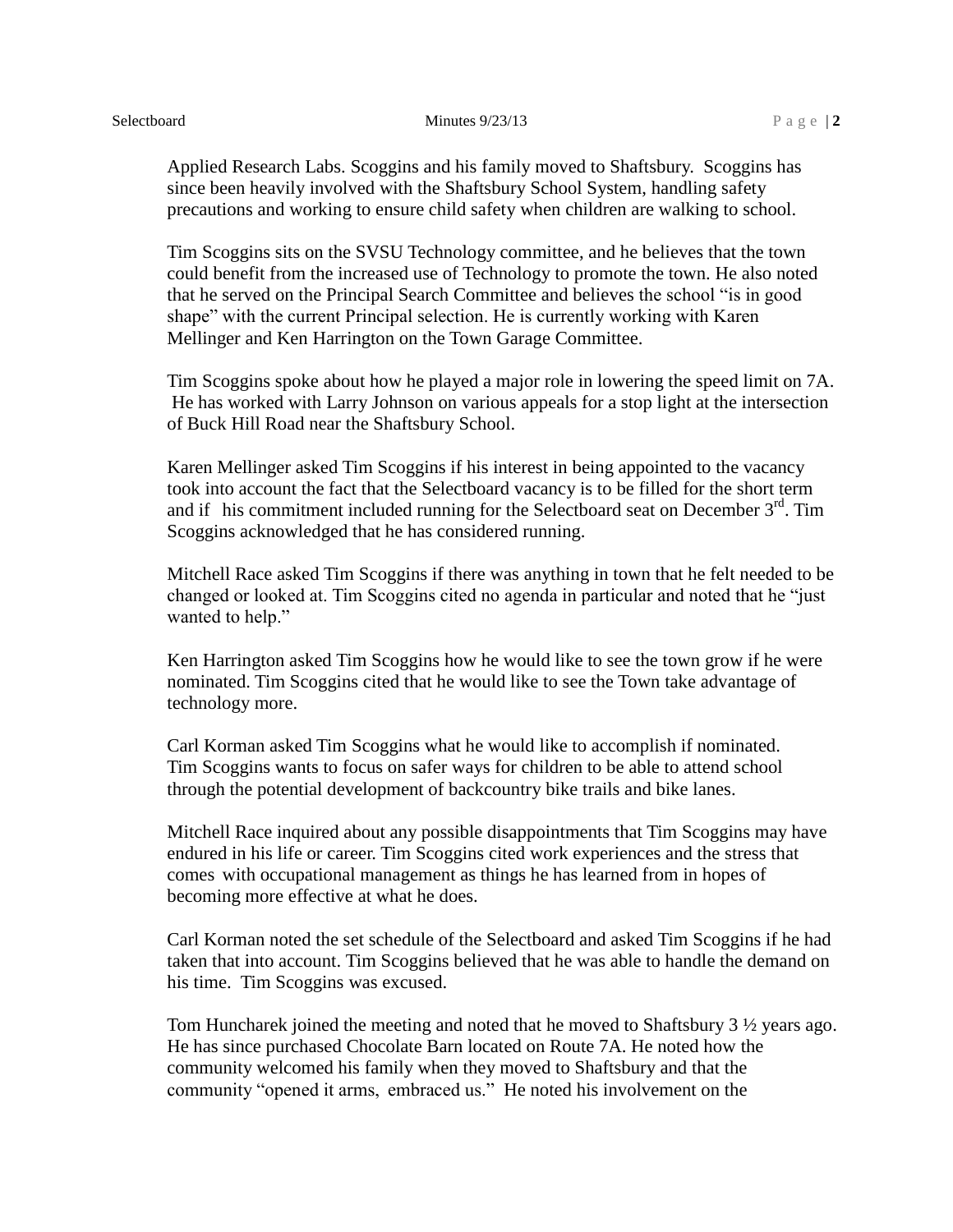#### Selectboard **Minutes 9/23/13** P a g e | **3**

Development Review Board and that he really enjoys the DRB.

Karen Mellinger asked Tom Huncharek what issues he felt the town was facing and what difference he could make as a member of the Selectboard. Tom Huncharek cited that Shaftsbury was currently struggling to find an identity. He wanted to enhance economic opportunities, utilize technology within the town, and grow small business. He specified that Shaftsbury was "a rural agricultural community", and he said he wanted the town to take advantage of agricultural opportunities.

Carl Korman asked Tom Huncharek what he would like to accomplish as a member of the Selectboard. He responded he was interested in having a working Constable within the town.

Mitchell Race asked Tom Huncharek if he ever had any disappointments in his life or career. Tom Huncharek noted that he has shown resolve through life's challenges and feels as though it is a strength he can draw from as a member of the Selectboard.

Ken Harrington asked Tom Huncharek about his thoughts on "Big Business" in the Town of Shaftsbury and how he would handle the possible expansion request of William Dailey Construction. Tom Huncharek noted that industry is good for the town, to an extent, and that it would add good tax base. He also noted that industries of that size have to be zoned properly yet there should also be ways to let them succeed.

Karen Mellinger inquired if he was interested in running for the seat in December. Tom Huncharek acknowledged that he was interested.

Karen Mellinger and Craig Bruder asked Tom Huncharek if he felt there were going to be public concerns regarding his service on both the Selectboard and the Development Review Board. Tom Huncharek presented evidence that suggested there would be no concern. He stated his opinion that there would be no issue.

Craig Bruder asked Tom Huncharek if he was concerned about the requirements and demands of joining the Selectboard and if he was aware of those demands. Tom Huncharek acknowledged that he was aware and willing to commit to any challenges or requirements.

Tom Huncharek asked for a final comment and endorsed Billy Obenauer for the vacant Selectboard seat. He stated he felt that Billy Obenauer should be strongly recommended, yet reiterated that he is also very interested in serving on the Selectboard. Mr. Huncharek was excused.

Billy Obenauer joined the Selectboard meeting. Craig Bruder asked him why he wanted to be appointed to the vacant seat. Billy Obenauer explained he had served on the Selectboard before and had resigned to pursue an MBA at RPI. He noted that recently his